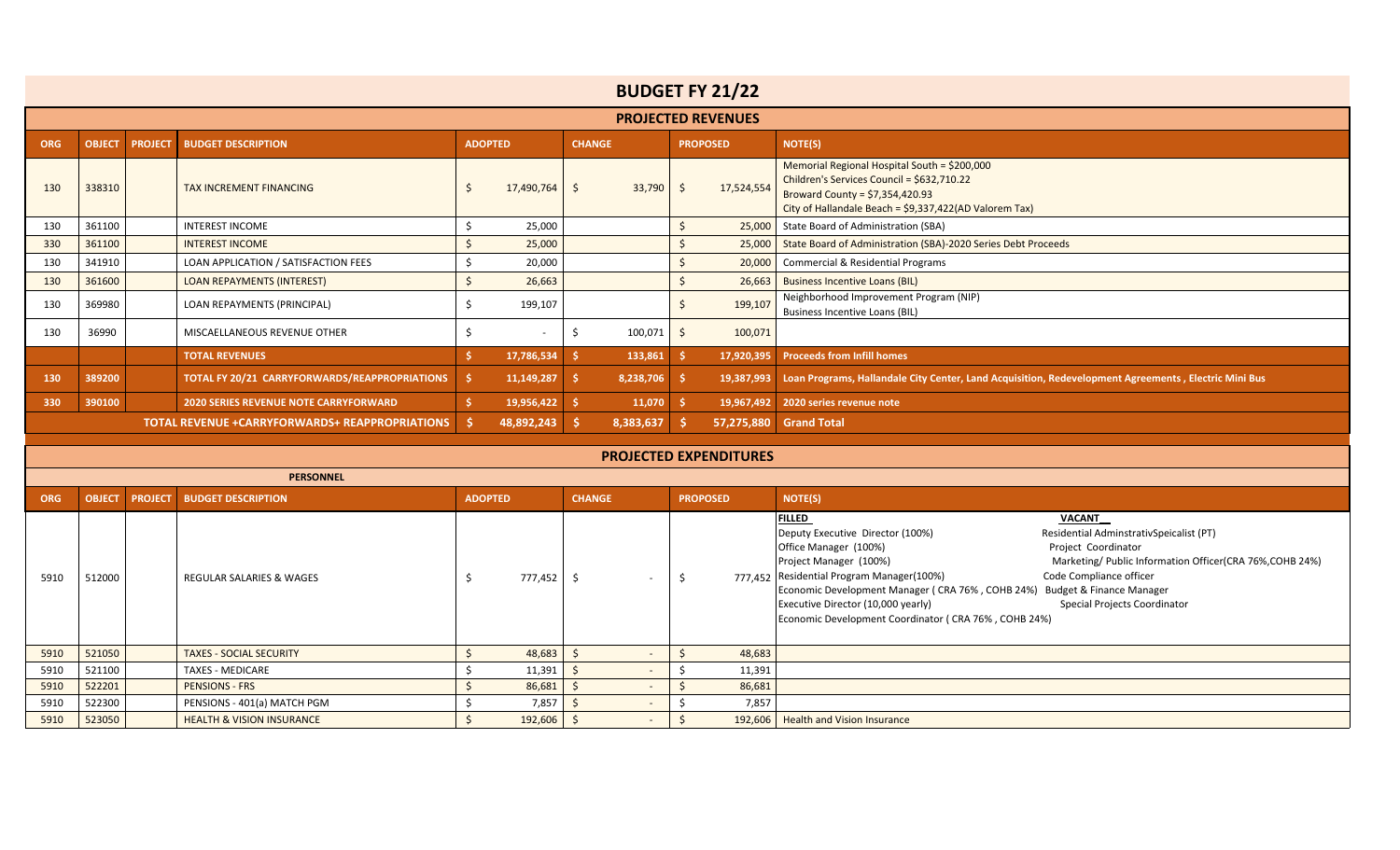|                                                                              | DENTAL INSURANCE             |                                |        |                    | 6,649     |                                                                   |
|------------------------------------------------------------------------------|------------------------------|--------------------------------|--------|--------------------|-----------|-------------------------------------------------------------------|
|                                                                              | LIFE INSURANCE               |                                | 853    |                    | 853       |                                                                   |
|                                                                              |                              |                                | 684    |                    | 684       |                                                                   |
|                                                                              | <b>WORKERS' COMPENSATION</b> |                                | 8,253  |                    | 8,253     |                                                                   |
|                                                                              | <b>OVERTIME PAY</b>          |                                | 7,000  |                    |           | 7,000   Code Officer, Residential & Senior Adminstrative Assitant |
|                                                                              | PHONE ALLOWANCE              |                                | 3,360  |                    | 3,360     |                                                                   |
|                                                                              | SICK LEAVE BUYBACK           |                                | 6,000  |                    | 6,000     |                                                                   |
|                                                                              | MISC PERSONNEL SERVICES      |                                | 25,000 |                    |           | 25,000   Non regular Salaries Sick, Merit & Vacation Payouts      |
|                                                                              | <b>TOTAL PERSONNEL</b>       |                                |        |                    | 1,182,469 |                                                                   |
| 523100<br>523150<br>523200<br>524000<br>514000<br>515155<br>515200<br>515450 |                              | LONG-TERM DISABILITY INSURANCE |        | 6,649<br>1,182,469 |           |                                                                   |

| <b>OPERATING</b> |  |  |  |  |
|------------------|--|--|--|--|
|                  |  |  |  |  |
|                  |  |  |  |  |

| <b>ORG</b> | <b>OBJECT</b> |       | <b>PROJECT BUDGET DESCRIPTION</b>      | <b>ADOPTED</b> |           | <b>CHANGE</b> |                              | <b>PROPOSED</b> |           | <b>NOTE(S)</b>                                                                                                                                                                                                                                                                                               |
|------------|---------------|-------|----------------------------------------|----------------|-----------|---------------|------------------------------|-----------------|-----------|--------------------------------------------------------------------------------------------------------------------------------------------------------------------------------------------------------------------------------------------------------------------------------------------------------------|
| 5910       | 531010        |       | CONSULTANTS / PROFESSIONAL SERVICES    | Ŝ.             | 1,310,000 | Ŝ.            | $\blacksquare$               | Ŝ.              | 1,310,000 | Urban league, SCORE, Kaufman Lynn & other partner training programs= \$175,000<br>Finance Consultant-Shawn Mitchell= \$25,000<br>Marketing Consultant= \$80,000<br>Lobbyist = $$30,000$<br>Planning & Zoning Engineer/ Architect/Surveyor(Design trail sidewalks & street trees, FADD Parking) = \$1,000,000 |
| 5910       | 531040        |       | <b>LEGAL CONSULTING FEES</b>           | -S             | 95,000    | -Ś            | $\qquad \qquad \blacksquare$ | -Ś              | 95,000    | Title & Lien Search = $$5,000$<br>Board Meetings = $$30,000$<br>Routine Matters = \$60,000                                                                                                                                                                                                                   |
| 5910       | 531040        | C1509 | LEGAL SERVICES (UNSOLICITED PROPOSALS) | -Ś             | 50,000    | -Ś            | 25,405                       | -Ś              | 75,405    | <b>HBC Medical Site Litigation</b>                                                                                                                                                                                                                                                                           |
| 5910       | 531050        |       | <b>LIENS RECORDING</b>                 |                | 3,000     |               |                              |                 |           | 3,000   NIP Program - Release of Lien fees                                                                                                                                                                                                                                                                   |
| 5910       | 532000        |       | <b>AUDITING</b>                        |                | 21,150    |               |                              |                 | 21,150    | Mauldin & Jenkins=\$19,300<br>Arbitrage Compliance Specialist = \$1,850                                                                                                                                                                                                                                      |
| 5910       | 534010        |       | <b>OUTSIDE SERVICE</b>                 |                | 36,875    |               |                              |                 | 36,875    | Property Maintenance-=\$31,875<br>Storage-Mega Store Center= \$2,500<br>Car wash, miscellaneous services= \$2,500                                                                                                                                                                                            |
| 5910       | 534040        |       | <b>SPECIAL EVENTS</b>                  |                | 25,000    |               | 75,000                       |                 | 100,000   | CRA Workshops, Ground Breaking, Events and Community Training Programs                                                                                                                                                                                                                                       |
| 5910       | 540160        |       | <b>REIMBURSABLE TRAVEL EXP</b>         |                | 15,000    |               |                              |                 | 15,000    | P-Card reimbursable expenses                                                                                                                                                                                                                                                                                 |
| 5910       | 543020        |       | WATER/SEWER                            |                | 8,000     |               |                              |                 | 8,000     | Properties Owned by CRA                                                                                                                                                                                                                                                                                      |
| 5910       | 545010        |       | PROPERTY INSURANCE COVERAGE            |                | 6,000     |               | (1, 377)                     |                 | 4.623     | Florida Municipal Insurance Trust (FMIT)- Properties Owned by CRA                                                                                                                                                                                                                                            |
| 5910       | 545020        |       | <b>GENERAL LIABILITY COVERAGE</b>      |                | 5,000     |               | 829                          |                 | 5.829     | Insurance & Risk Management, Car Insurance & Cyber Security (FMIT)                                                                                                                                                                                                                                           |
| 5910       | 545050        |       | <b>WORKERS' COMP. ASSESMENT</b>        |                | 3,500     |               | 2,615                        |                 | 6,115     | <b>Workers Compensation (FMIT)</b>                                                                                                                                                                                                                                                                           |
| 5910       | 547000        |       | PRINTING & BINDING                     |                | 6,000     |               |                              |                 | 6,000     | Business Cards, Flyers, Flags,                                                                                                                                                                                                                                                                               |
| 5910       | 548010        |       | <b>ADVERTISING</b>                     | -Ś             | 25,000    | $\zeta$       | 25,000                       | -Ś              | 50,000    | Reports, Campaigns                                                                                                                                                                                                                                                                                           |
| 5910       | 551000        |       | <b>OFFICE SUPPLIES</b>                 |                | 10,000    |               | 10,000                       |                 | 20,000    | Office Depot                                                                                                                                                                                                                                                                                                 |
| 5910       | 552010        |       | <b>SPECIALIZED SUPPLIES</b>            |                | 40,000    |               | 15,000                       |                 | 55,000    | <b>CRA Promotional Items</b>                                                                                                                                                                                                                                                                                 |
| 5910       | 552070        |       | <b>SMALL FURNITURE &amp; FIXTURES</b>  |                | 3,000     |               |                              |                 |           | 3,000   Small Office Furniture & Fixtures                                                                                                                                                                                                                                                                    |
| 5910       | 552080        |       | <b>TRAFFIC CONTROL / SIGNS</b>         |                | 3,000     |               | (2,067)                      |                 | 933       |                                                                                                                                                                                                                                                                                                              |
| 5910       | 552150        |       | <b>MOTOR VEHICLE GAS</b>               |                | 500       |               |                              |                 | 500       |                                                                                                                                                                                                                                                                                                              |
| 5910       | 552170        |       | <b>COMPUTER SUPPLIES</b>               |                | 7,000     |               |                              |                 | 7,000     |                                                                                                                                                                                                                                                                                                              |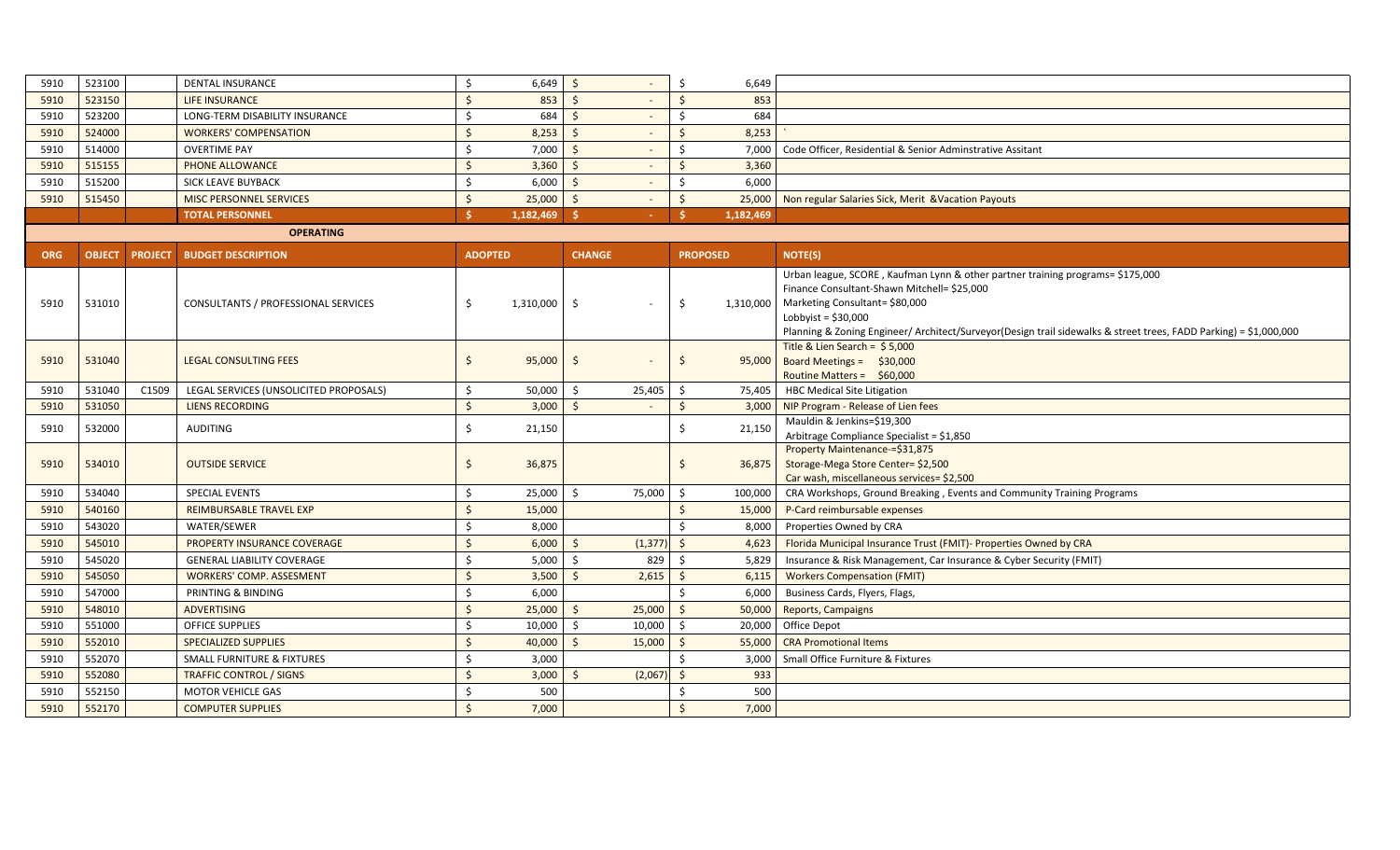|            |               | <b>OPERATING (continued)</b>      |                    |           |                |                 |           |                                                                                                                                                                                                                                                                                                                                                                                                                                                                                                                                                                                                                                                                                |
|------------|---------------|-----------------------------------|--------------------|-----------|----------------|-----------------|-----------|--------------------------------------------------------------------------------------------------------------------------------------------------------------------------------------------------------------------------------------------------------------------------------------------------------------------------------------------------------------------------------------------------------------------------------------------------------------------------------------------------------------------------------------------------------------------------------------------------------------------------------------------------------------------------------|
| <b>ORG</b> | <b>OBJECT</b> | <b>PROJECT BUDGET DESCRIPTION</b> | <b>ADOPTED</b>     |           | <b>CHANGE</b>  | <b>PROPOSED</b> |           | <b>NOTE(S)</b>                                                                                                                                                                                                                                                                                                                                                                                                                                                                                                                                                                                                                                                                 |
| 5910       | 552200        | <b>UNIFORMS PURCHASED</b>         | \$                 | 5,000     | \$<br>$\sim$   | \$              | 5,000     |                                                                                                                                                                                                                                                                                                                                                                                                                                                                                                                                                                                                                                                                                |
| 5910       | 554030        | <b>DUES/ MEMBERSHIPS</b>          | \$                 | 20,000    |                | Ŝ.              | 20,000    | Greater Fort Lauderdale Alliance= \$7,500<br>Florida Redevelopment Association (FRA)= \$2,500<br>American Planning Association (APA)= \$1,100<br>National Forum for Black Public Administrators= \$1,000<br>Notary Public Underwriters = \$1,000<br>National Association of Black Hotel Owners, Operators, and Developers (NABHOOD)=\$500<br>Florida Government Finance Officers Association (FGFOA)= \$500<br>Florida Department of Economic Opportunity (FDEO)=\$200<br>International Council of Shopping Centers (ISC)= \$200<br>American Society for Public Administration (ASPA)=\$500<br>CILB Contractor Online, IRS 1095C, Book Publications & Certifications = \$5,000 |
| 5910       | 554040        | INTERNET/ SOFTWARE SUBSCRIPTIONS  | Ś.                 | 32,000    |                | Ŝ.              | 32,000    | AutoPal (Loan Servicing) = \$5,000<br>Policy Maps = $$5,000$<br>Implan = $$5,000$<br>SunTrust/ PNC Bank Fees (Analysis & Merchant Fees) = \$5,000<br>CoStar (Real Estate Software & Analytics) = \$5,000<br>Tyler Munis =\$1,800<br>Lexis Nexis= \$1,800<br>Grammarly = $$1,200$<br>Survey Monkey = \$900<br>Zoom, WPEngine.com = \$1,300                                                                                                                                                                                                                                                                                                                                      |
| 5910       | 555020        | <b>MEETINGS AND SEMINARS</b>      | Ś.                 | 35,000    |                | Ŝ               | 35,000    | Redevelopment Workshops / Training<br>National Interagency Community Reinvestment Conference<br>Florida Government Finance Officers Association (FGFOA)<br>Broward Alliance Mid-Year Luncheon<br><b>APA's National Planning Conference</b><br><b>Basic Economic Development Course (IEDC)</b><br>Florida Redevelopment Association (FRA)<br>International Council of Shopping Centers (ISC)<br>National Association of Black Hotel Owners, Operators, and Developers (NABHOOD)<br><b>Opportunities Industrialization Centers (OIC)</b><br>International Economic Development Council (IEDC)<br><b>Project Management Professional Certification (PMP)</b>                      |
| 5910       | 555030        | TUITION REIMBURSEMENT             | Ś.                 | 75,000    | (10,000)<br>\$ | \$              | 65,000    |                                                                                                                                                                                                                                                                                                                                                                                                                                                                                                                                                                                                                                                                                |
| 5910       | 564010        | <b>PASSENGER VEHICLE</b>          | $\mathsf{\hat{S}}$ | 60,000    |                | $\mathsf{S}$    | 60,000    | Ford electric vehicle (CMAR / Construction)                                                                                                                                                                                                                                                                                                                                                                                                                                                                                                                                                                                                                                    |
| 5910       | 564050        | OFFICE FURNITURE AND EQUIPMENT    | Ś.                 | 25,000    |                | Š.              | 25,000    | >\$1,000                                                                                                                                                                                                                                                                                                                                                                                                                                                                                                                                                                                                                                                                       |
| 5910       | 564070        | <b>COMPUTER HARDWARE</b>          | $\mathsf{\dot{S}}$ | 6,000     |                | $\zeta$         | 6,000     | >51,000                                                                                                                                                                                                                                                                                                                                                                                                                                                                                                                                                                                                                                                                        |
|            |               | <b>TOTAL OPERATING</b>            | Ŝ.                 | 1,931,025 | -\$<br>140,405 | S.              | 2,071,430 |                                                                                                                                                                                                                                                                                                                                                                                                                                                                                                                                                                                                                                                                                |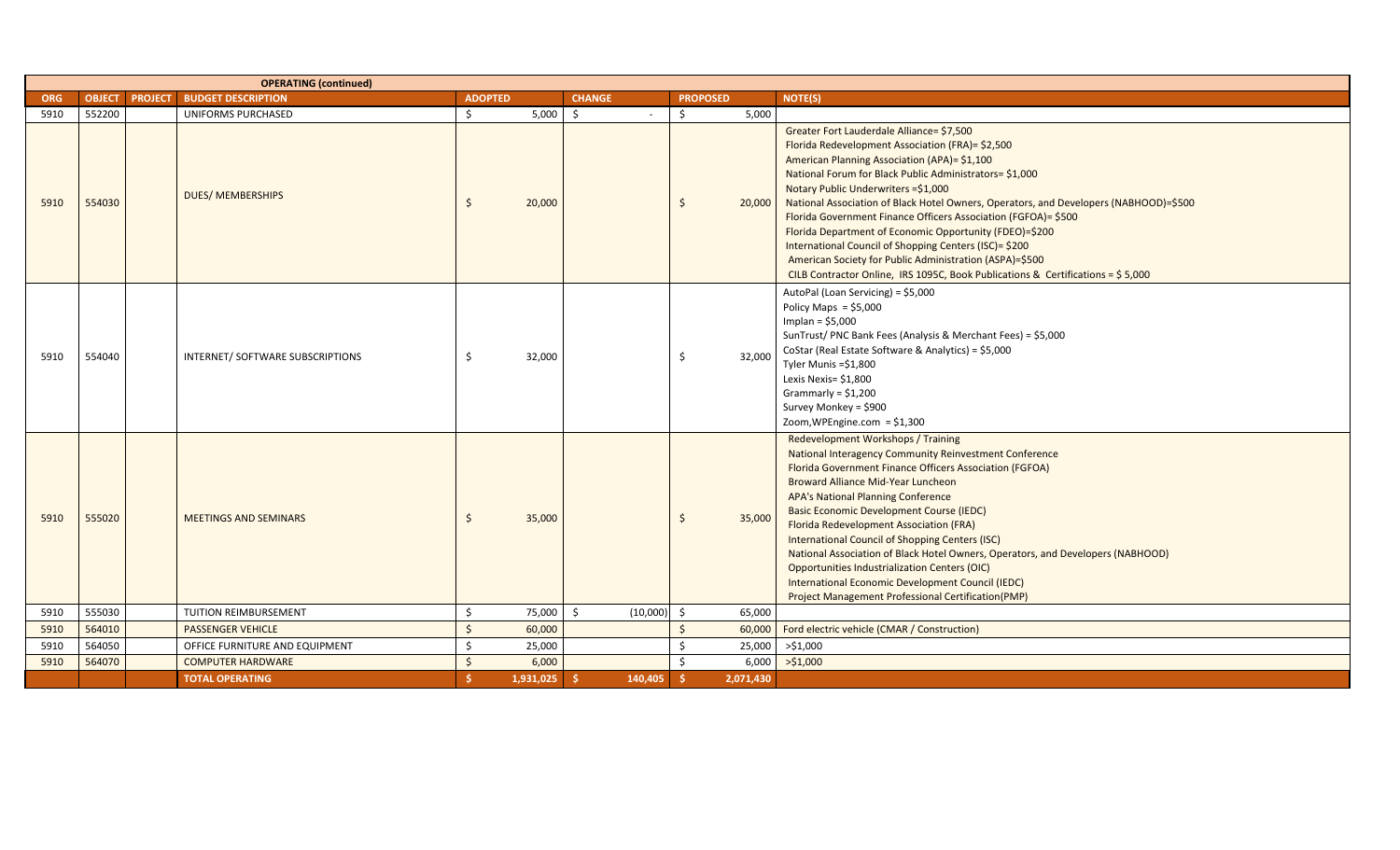|            |                                      |                | <b>CAPITAL PROJECTS</b>                      |                |            |               |           |                    |            |                                                                                                 |
|------------|--------------------------------------|----------------|----------------------------------------------|----------------|------------|---------------|-----------|--------------------|------------|-------------------------------------------------------------------------------------------------|
| <b>ORG</b> | <b>OBJECT</b>                        | <b>PROJECT</b> | <b>BUDGET DESCRIPTION</b>                    | <b>ADOPTED</b> |            | <b>CHANGE</b> |           | <b>PROPOSED</b>    |            | <b>NOTE(S)</b>                                                                                  |
| 5910       | 531010                               | C1508          | <b>COMMUNITY GARDENS</b>                     |                | 200,000    | Ś.            |           | Ś.                 | 200,000    | Market-garden creation and business development- Teen Zone                                      |
| 5910       | 565000                               | C1503          | <b>FOSTER PARK PLAZA</b>                     |                | 330,000    | Ś.            |           |                    | 330,000    | Awning-cover                                                                                    |
| 6342       | 565000                               | C1515          | <b>FADD - PARKING LOT</b>                    | $\zeta$        | 650,000    | Ś.            |           | \$                 | 650,000    | <b>FADD Parking Lot</b>                                                                         |
| 6342       | 565000                               |                | 2020 REVENUE NOTE-VARIOUS PROJECTS           |                | 19,331,422 | Ŝ.            | 11,070    |                    | 19,342,492 | Sidewalks, lighting, landscaping, roadways rail & street trees                                  |
|            |                                      |                | <b>TOTAL CAPITAL PROJECTS</b>                |                | 20,511,422 |               | 11,070    |                    | 20,522,492 |                                                                                                 |
|            |                                      |                | <b>RESIDENTIAL REDEVELOPMENT PROGRAMS</b>    |                |            |               |           |                    |            |                                                                                                 |
| <b>ORG</b> | <b>OBJECT</b>                        | <b>PROJECT</b> | <b>BUDGET DESCRIPTION</b>                    | <b>ADOPTED</b> |            | <b>CHANGE</b> |           | <b>PROPOSED</b>    |            | NOTE(S)                                                                                         |
| 5910       | 583040                               | 3451A          | PAINT PROGRAM                                |                | 425,000    | \$            | 25,815    | Ŝ.                 | 450.815    | Paint the Town Initiative, Voucher Program, Regular Paint Program-Up to \$6,000 (71 applicants) |
| 5910       | 583040                               | 36301          | WINDOW / STORM SHUTTER PROGRAM               |                | 400,000    | Ś.            | 400,000   | Ś.                 | 800,000    | Up to \$10,000 per applicant (40 applicants)                                                    |
| 5910       | 583040                               | 56501          | DOWNPAYMENT ASSISTANCE PROGRAM               |                | 1,000,000  | Ś.            | (200,000) | Ś.                 | 800.000    | First-Time Homebuyers -Up to \$80,000 per applicant (13 applicants)                             |
| 5910       | 583040                               | 99638          | NIP (NEIGHBORHOOD IMPROVEMENT PROGRAM)       | Ś.             | 1,200,000  | Ś.            | (200,000) | Ś.                 | 1,000,000  | Up to \$50,000 per applicant (24 applicants)                                                    |
| 5910       | 583040                               | 99638          | <b>SENIOR MINI GRANT</b>                     | Ś              | 100,000    | Ŝ.            |           | $\mathsf{\hat{S}}$ | 100,000    | Up to \$15,000 per applicant (7 applicants)                                                     |
| 5910       | 583040                               | C1518          | SENIOR RENTAL & UTILITIES ASSISTANCE PROGRAM |                | 50,000     | Ś.            |           |                    | 50.000     | Up to \$3,000 per applicant (17 applicants)                                                     |
|            |                                      |                | <b>TOTAL RESIDENTIAL PROGRAMS</b>            |                | 3,175,000  | Š.            | 25,815    |                    | 3,200,815  |                                                                                                 |
|            | <b>COMMERCIAL INCENTIVE PROGRAMS</b> |                |                                              |                |            |               |           |                    |            |                                                                                                 |
| <b>ORG</b> | <b>OBJECT</b>                        | <b>PROJECT</b> | <b>BUDGET DESCRIPTION</b>                    | <b>ADOPTED</b> |            | <b>CHANGE</b> |           | <b>PROPOSED</b>    |            | <b>NOTE(S)</b>                                                                                  |
| 5910       | 583050                               | 06302          | <b>BUSINESS GRANT PROGRAM</b>                | Ś.             | 200,000    | Ś.            | 122,611   | Ś.                 | 322,611    | <b>Business Grants</b>                                                                          |
| 5910       | 583050                               | C1514          | ART IN PUBLIC PLACES                         |                | 615,000    |               |           | Ś.                 | 615,000    | Art Programs and Murals-Art Serve = \$300,000<br>Marketing - SOBE= \$315,000                    |
| 5910       | 583050                               | 46302          | <b>COMMERCIAL INVESTMENT PROGRAM</b>         |                | 1,569,896  | Ś.            | 2,500,000 | Ŝ.                 | 4,069,896  | Commercial Programs; Facade, Interior and Kitchen & Film                                        |
|            |                                      |                | <b>TOTAL COMMERCIAL PROGRAMS</b>             |                | 2,384,896  | -Ś.           | 2,622,611 | -Ś.                | 5,007,507  |                                                                                                 |
|            |                                      |                | <b>PROPERTY / LAND / CONSTRUCTION</b>        |                |            |               |           |                    |            |                                                                                                 |
| <b>ORG</b> | <b>OBJECT</b>                        | <b>PROJECT</b> | <b>BUDGET DESCRIPTION</b>                    | <b>ADOPTED</b> |            | <b>CHANGE</b> |           | <b>PROPOSED</b>    |            | NOTE(S)                                                                                         |
| 5910       | 531010                               | 16305          | LAND ACQUISITION - PROFESSIONAL SERVICES     | Ŝ.             | 340,000    | Ś.            |           | Ŝ.                 | 340,000    | Environmental Studies, Surveys, Appraisals, Maintenance & Demolitions.                          |
| 5910       | 543010                               | C1502          | ELECTRICITY-AFFORDABLE HOUSING               |                | 5,000      | $\mathsf{S}$  |           |                    | 5,000      | <b>Electricity- Infill House/Lot</b>                                                            |
| 5910       | 543020                               | C1502          | WATER AND SEWER-AFFORDABLE HOUSING           |                | 5,000      | Ŝ.            |           |                    | 5,000      | Water & Sewer-Infill House/Lot                                                                  |
| 5910       | 561000                               | 16305          | <b>LAND ACQUISITION</b>                      |                | 2,000,000  | Ŝ.            | 3,289,720 | $\mathsf{S}$       | 5,289,720  | <b>Property &amp; Land Acquisition</b>                                                          |
| 5910       | 565000                               | C1502          | <b>CONSTRUCTION IN PROGRESS</b>              |                | 1,800,000  | Ŝ.            | 2,000,000 | Ś.                 | 3,800,000  | Construction of affordable houses                                                               |
|            |                                      |                | TOTAL PROPERTY/LAND/CONSTRUCTION             |                | 4.150.000  | - \$          | 5,289,720 |                    | 9,439,720  |                                                                                                 |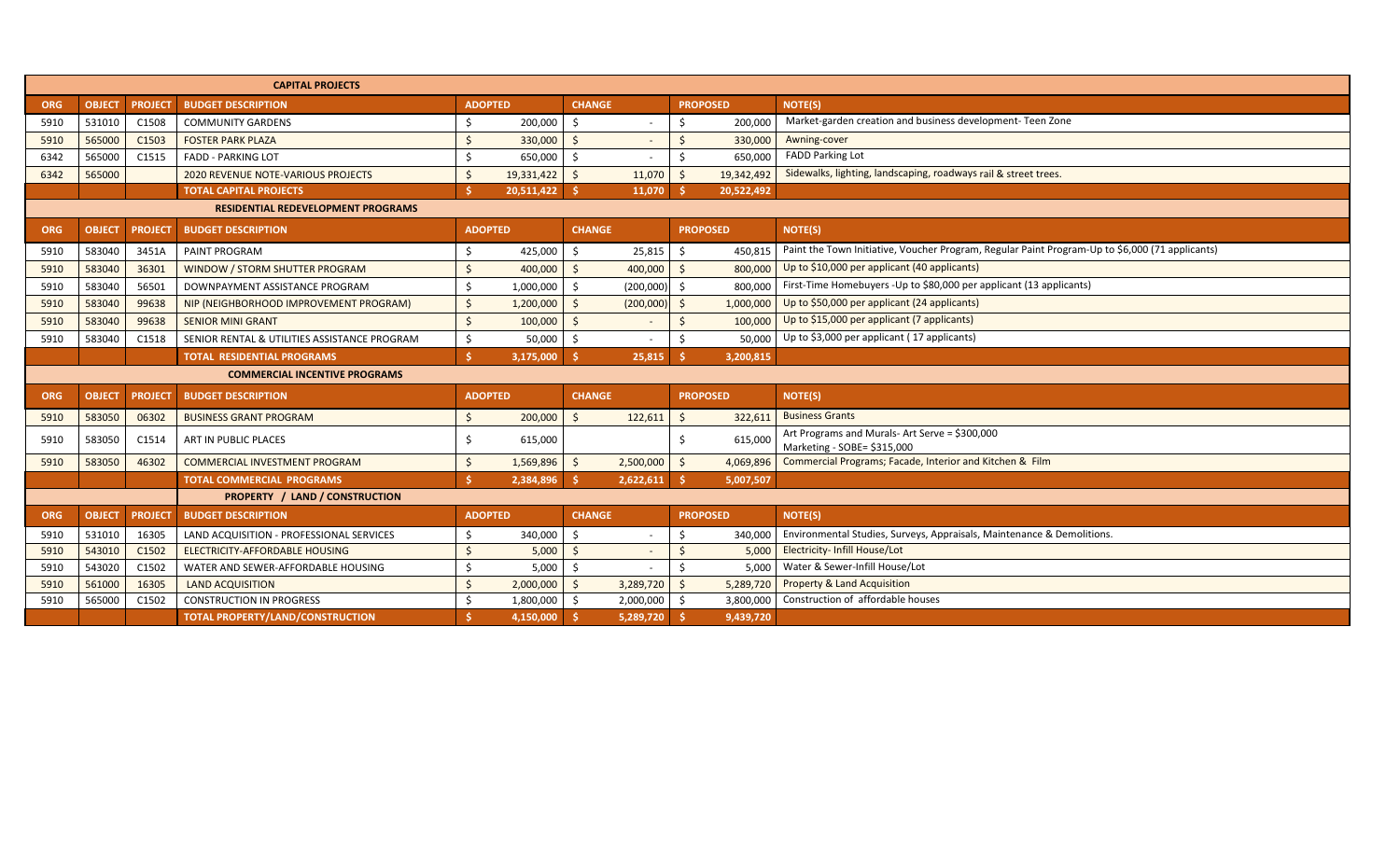|            |               |                | <b>INTERLOCAL AGREEMENTS</b>                |                |            |                     |                          |                                 |                                                                                                                                                                                    |  |  |  |  |  |  |
|------------|---------------|----------------|---------------------------------------------|----------------|------------|---------------------|--------------------------|---------------------------------|------------------------------------------------------------------------------------------------------------------------------------------------------------------------------------|--|--|--|--|--|--|
| <b>ORG</b> | <b>OBJECT</b> | <b>PROJECT</b> | <b>BUDGET DESCRIPTION</b>                   | <b>ADOPTED</b> |            | <b>CHANGE</b>       |                          | <b>PROPOSED</b>                 | <b>NOTE(S)</b>                                                                                                                                                                     |  |  |  |  |  |  |
| 5910       | 534010        |                | <b>ELECTRIC MINI BUSES</b>                  |                | 3,467,956  | S.                  | 271,180                  | Ŝ.                              | EV Bus Station Design & Construction = $$1,500,000$<br>3,739,136   Electric Buses FY21/22= \$767,956<br>***Carryforward Electric Buses FY20/21= \$1,200,000                        |  |  |  |  |  |  |
| 5910       | 582010        |                | <b>COMMUNITY PARTNERSHIP GRANTS</b>         |                | 35,000     | Ŝ.                  | 22,836                   | 57,836                          | <b>Partnership Grant</b>                                                                                                                                                           |  |  |  |  |  |  |
| 8904       | 549001        |                | GENERAL FUND CHARGES (REIMBURSEMENT)        |                | 344,625    |                     | $\overline{\phantom{a}}$ |                                 | 344.625   Indirect Cost ILA (Allocation Study)                                                                                                                                     |  |  |  |  |  |  |
| 8904       | 549001        | C1519          | <b>GENERAL FUND CHARGES (REIMBURSEMENT)</b> |                | 1,894,049  | $\ddot{\mathsf{S}}$ | $\sim$                   | 1,894,049 Police ILA<br>$\zeta$ |                                                                                                                                                                                    |  |  |  |  |  |  |
|            |               |                | <b>TOTAL INTERLOCAL AGREEMENTS</b>          |                | 5,741,630  | - \$                | 294,016                  | 6,035,646                       |                                                                                                                                                                                    |  |  |  |  |  |  |
|            |               |                | <b>REDEVELOPMENT AGREEMENTS</b>             |                |            |                     |                          |                                 |                                                                                                                                                                                    |  |  |  |  |  |  |
| <b>ORG</b> | <b>OBJECT</b> | <b>PROJECT</b> | <b>BUDGET DESCRIPTION</b>                   | <b>ADOPTED</b> |            | <b>CHANGE</b>       |                          | <b>PROPOSED</b>                 | <b>NOTE(S)</b>                                                                                                                                                                     |  |  |  |  |  |  |
| 5910       | 534050        | C2020          | HALLANDALE CITY CENTER                      |                | 1,833,334  | -Ŝ                  |                          | 1,833,334<br>Ŝ                  | First Payment= \$916,667 (3M expended by developer)<br>Second Payment= \$916,667 (10M expended by developer)<br>*** Third Payment FY 22/23 = \$916,666 (13M expended by developer) |  |  |  |  |  |  |
| 5910       | 534050        | <b>New</b>     | <b>CORNERSTONE / SOLARIS</b>                |                | 1,000,000  | .S                  |                          | 1,000,000<br>Ŝ.                 | \$ 2 Millions Incentive<br>FY 21/22 = \$1,000,000<br>FY 22/23 = \$1,000,000                                                                                                        |  |  |  |  |  |  |
| 5910       | 534050        |                | PEMBROKE ROAD PROJECT                       |                | 390,000    | Ŝ.                  | $\sim$                   | 390.000                         | Pembroke Road/ Dragon Fly                                                                                                                                                          |  |  |  |  |  |  |
| 5910       | 583060        | <b>VILTF</b>   | <b>TIF PAYMENTS</b>                         |                | 550,000    | Ŝ.                  |                          | 550.000<br>$\zeta$              | The Village at Gulfstream Park FY2022                                                                                                                                              |  |  |  |  |  |  |
|            |               |                | <b>TOTAL REDEVELOPMENT AGREEMENTS</b>       |                | 3,773,334  |                     |                          | 3,773,334                       |                                                                                                                                                                                    |  |  |  |  |  |  |
|            |               |                | <b>DEBT SERVICE</b>                         |                |            |                     |                          |                                 |                                                                                                                                                                                    |  |  |  |  |  |  |
| <b>ORG</b> | <b>OBJECT</b> |                | <b>BUDGET DESCRIPTION</b>                   | <b>ADOPTED</b> |            | <b>CHANGE</b>       |                          | <b>PROPOSED</b>                 | NOTE(S)                                                                                                                                                                            |  |  |  |  |  |  |
| 6340       | 573130        | 08631          | OB JOHNSON / 2015 SERIES                    |                | 1,641,040  | Ŝ.                  |                          | 1.641.040<br>Ś.                 | OB Johnson Revenue Bonds, Series 2015                                                                                                                                              |  |  |  |  |  |  |
| 9003       | 549880        |                | 2007A BOND / 2016 SERIES                    |                | 1,167,463  | Ŝ.                  |                          | 1,167,463                       | <b>Capital Improvement Refunding Revenue Bonds</b>                                                                                                                                 |  |  |  |  |  |  |
| 5910       | 571130        |                | REVENUE NOTE/ 2020 SERIES-PRINCIPAL         |                | 2,850,000  | Ś                   |                          | 2,850,000                       | Redevelopment Revenue Note- PNC Loan-Principal                                                                                                                                     |  |  |  |  |  |  |
| 5910       | 572130        |                | REVENUE NOTE/ 2020 SERIES-INTEREST          |                | 383,964    | Š.                  |                          | 383,964                         | Redevelopment Revenue Note- PNC Loan -Interest                                                                                                                                     |  |  |  |  |  |  |
|            |               |                | <b>TOTAL DEBT SERVICE</b>                   |                | 6,042,467  |                     |                          | 6,042,467                       |                                                                                                                                                                                    |  |  |  |  |  |  |
|            |               |                | <b>TOTAL EXPENDITURES</b>                   |                | 48,892,243 |                     | 8,383,637                | 57,275,880                      |                                                                                                                                                                                    |  |  |  |  |  |  |